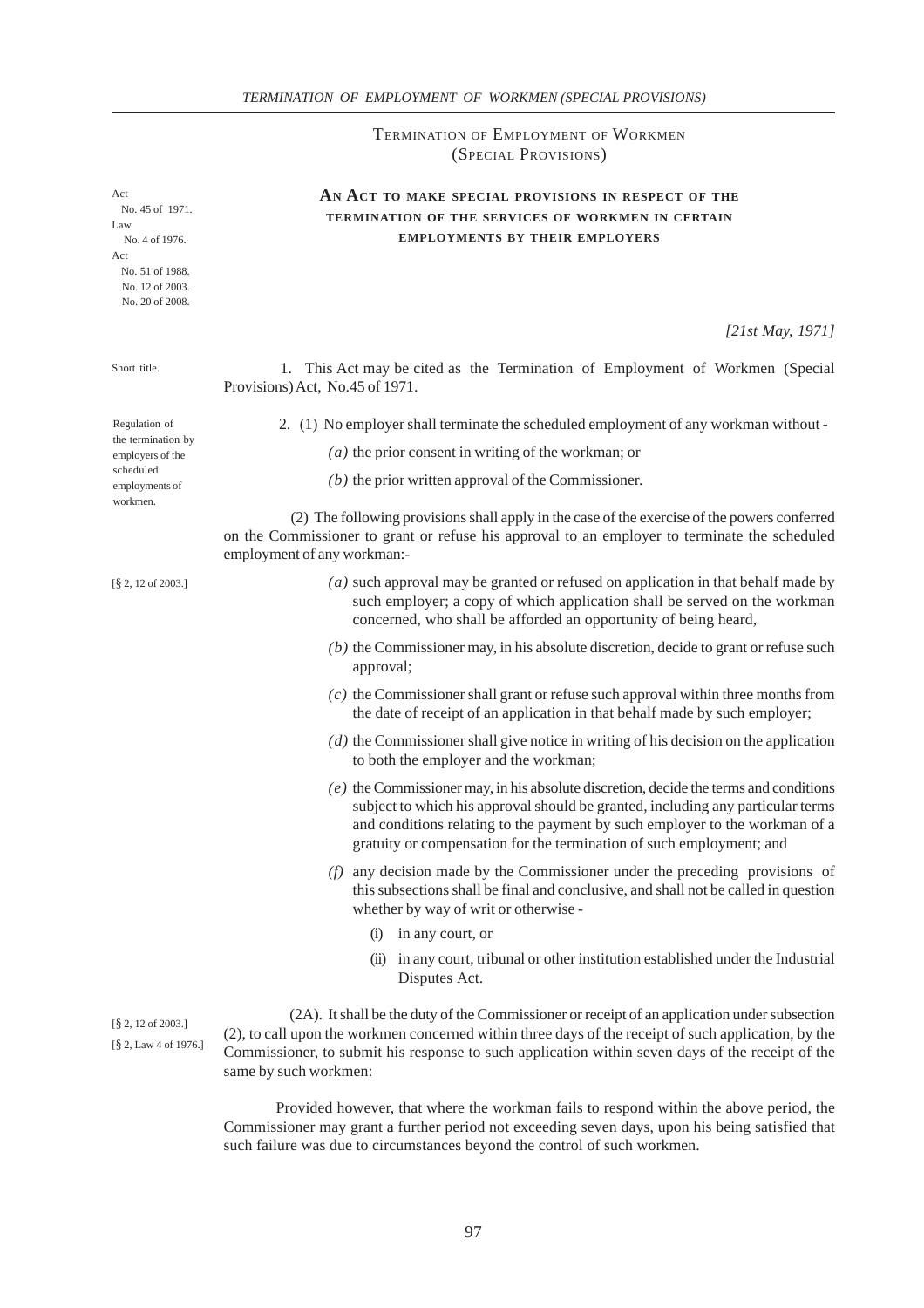(3) Any person who fails to comply with any decision made by the Commissioner under subsection (2) shall be guilty of an offence and shall, on conviction after trial before a Magistrate, be liable to a fine not exceeding one thousand rupees or to imprisonment of either description for a term not exceeding six months or to both such fine and imprisonment. (4) For the purposes of this Act, the scheduled employment of any workman shall be deemed to be terminated by his employer if for any reason whatsoever, otherwise than by reason of a punishment imposed by way of disciplinary action, the services of such workman in such employment are terminated by his employer, and such termination shall be deemed to include - *(a)* non-employment of the workman in such employment by his employer, whether temporarily or permanently, or *(b)* non-employment of the workman in such employment in consequence of the closure by his employer of any trade, industry or business. (5) Where any employer terminates the scheduled employment of any workman by reason of punishment imposed by way of disciplinary action the employer shall notify such workman in writing the reasons for the termination of employment before the expiry of the second working day after the date of such termination. 3. (1) The provisions of this Act, other than this section, shall not apply - *(a)* to an employer by whom less than fifteen workmen on an average have been employed during the period of six months preceding the month in which the employer seeks to terminate the employment of a workman;or *(b)* to the termination of employment of any workman who has been employed by an employer for a period of less than one hundred and eighty days inclusive of- (i) every day of absence on any ground approved by the employer; (ii) every day of absence due to any injury to the workman caused by an accident arising out of, and in the course of his employment; (iii) every day of absence due to anthrax or any occupational disease specified in Schedule III of the Workman's Compensation Ordinance (Chapter 139); (iv) every day on which the employer fails to provide work for the workman; (v) every day of absence due to a lockout, or strike that is not illegal, if such days do not in the aggregate exceed thirty days; and (vi) every holiday or day of absence from work to which a workman is entitled, by or under, the provisions of any written law, in the continuous period of twelve months commencing from the date of employment if such termination takes place within that period of twelve months; or *(c)* to the termination of employment of any workman who has been employed by an employer where such termination was effected by way of retirement in accordance with the provisions of - (i) any collective agreement in force at the time of such retirement; and (ii) any contract of employment wherein the age of retirement of such workman is expressly stipulated; or *(d)* to the Government in its capacity as an employer; or [§ 2, 51 of 1988.] The provisions of this Act, other than this section, not to apply in certain cases or circumstances. [§ 3, 51 of 1988.] [§ 3, Law 4 of 1976.] [§ 2, Law 4 of 1976.]

- *(e)* to the Local Government Service Commission in its capacity as an employer ; or
- *(f)* to any local authority in its capacity as an employer; or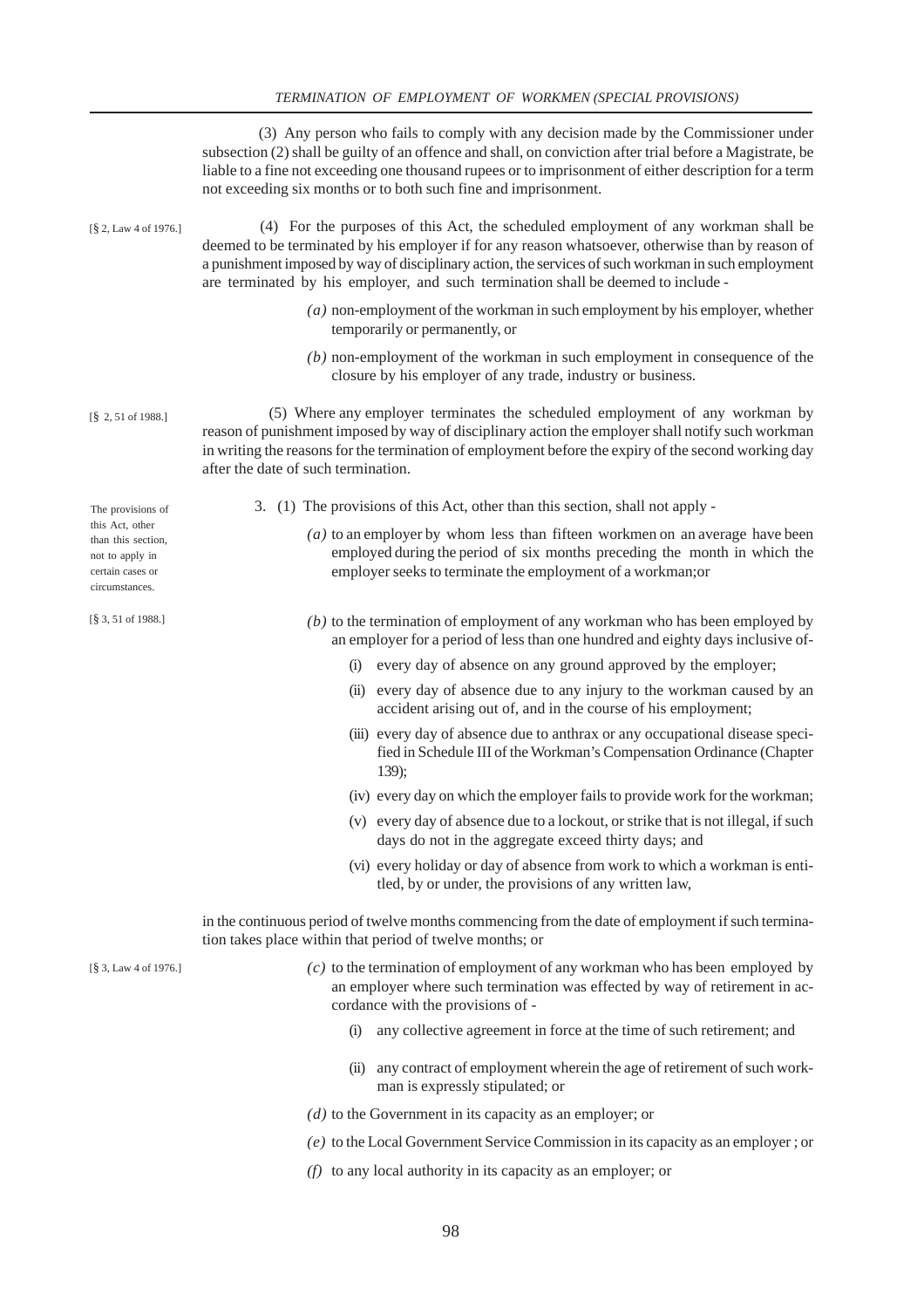*(g)* to any co-operative society in its capacity as an employer; or

- *(h)* to any public corporation in its capacity as an employer; or
- *(i)* to the termination of employment of any workman who has been employed by an employer in contravention of the provisions of any law for the time being in force.

 (2) The other provisions of this Act shall be read and construed subject to the provisions of subsection (l), and in particular, but without prejudice to the generality of the preceding provisions of this subsection, the terms "employer", "employers", "workman" and "workmen" occurring in such other provisions shall be so read and construed.

4. The provisions of Part IVB of the Industrial Disputes Act shall not apply to any workman within the meaning of this Act.

5. Where an employer terminates the scheduled employment of a workman in contravention of the provisions of this Act, such termination shall be illegal, null and void, and accordingly shall be of no effect whatsoever.

6. Where an employer terminates the scheduled employment of a workman in contravention of the provisions of this Act, the Commissioner may order such employer to continue to employ the workman, with effect from a date specified in such order, in the same capacity in which the workman was employed prior to such termination, and to pay the workman his wages and all other benefits which the workman would have otherwise received if his services had not been so terminated; and it shall be the duty of the employer to comply with such order. The Commissioner shall cause notice of such order to be served on both such employer and the workman.

 6A. Where the scheduled employment of any workman is terminated in contravention of the provisions of this Act in consequence of the closure by his employer of any trade, industry or business, the Commissioner may order such employer to pay to such workman on or before a specified date any sum of money as compensation as an alternative to the reinstatement of such workman and any gratuity or any other benefit payable to such workman by such employer.

 \* 6B.(1) No order shall be made by the Commissioner under section 6 or section 6A in pursuance of an application made by a workman unless such application was made within six months of the termination to which such application related.

(2) Noting in this Act shall be read and construed as effecting section 2 or section 5 of this Act or the rights of a workman whose employment has been terminated to apply for any other legal remedy in respect of such termination or as effecting the jurisdiction of any court, tribunal or institution to grant relief in respect of such termination.

6C. Where the Commissioner orders any sum of money to be paid to a workman under section 6 or section 6A of this Act, the Magistrate's Court having jurisdiction in the area where such workman is or was employed by his employer shall, if satisfied on the written petition of such workman that payment of such money has not been made within the time specified in that behalf by the Commissioner, make order that amount of such money shall be paid by such employer to such

[§ 3, Law 4 of 1976.]

Act not to apply to any workman. Termination of scheduled employment of a workman in contravention of

Par IVB of the Industrial Disputes

Power of Commissioner to issue orders and duty of employers to

comply with such orders.

this Act to be null and void.

Provisions relating to termination of shceduled employment by closure of any trade, industry or business. [§ 4, Law 4 of 1976.]

No order to be made after six months of making the applicaton and rights of workman to seek other legal remedy. [§ 4, 51 of 1988.] [§ 2, 20 of 2008.]

Magistrate to make order where money has not been paid on an order made under section 6 or 6A. [§ 3, 20 of 2008.]

 <sup>\*</sup> subsecion (2) of 6A is repealed by Act, No. 12 of 2003.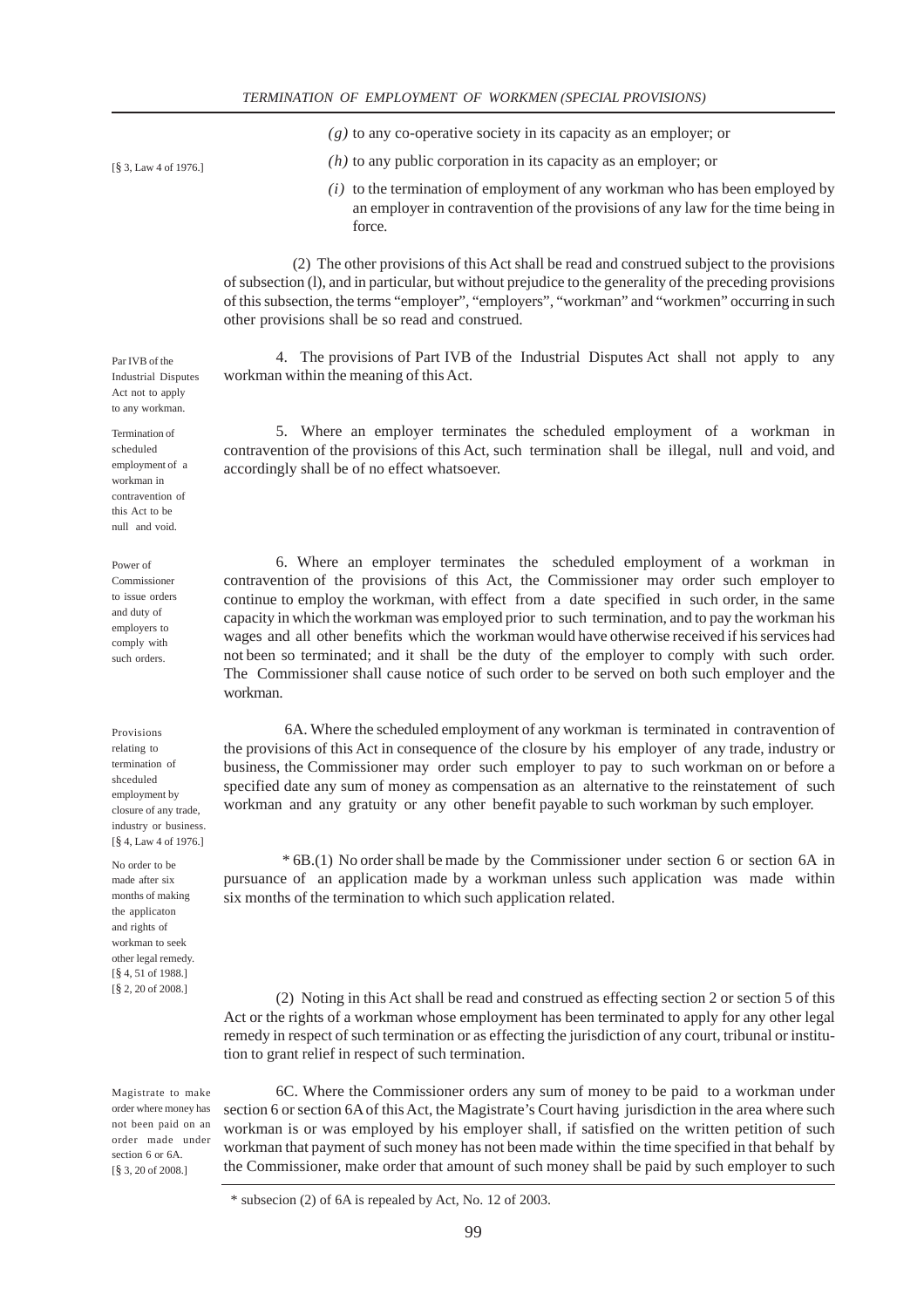|                                                                                                                         | workman and that such amount if not paid in compliance with the order, be recovered in like manner<br>as a fine imposed by the Court, and the amount so recovered shall be paid to such workman                                                                                                                                                                                                                                 |  |  |  |
|-------------------------------------------------------------------------------------------------------------------------|---------------------------------------------------------------------------------------------------------------------------------------------------------------------------------------------------------------------------------------------------------------------------------------------------------------------------------------------------------------------------------------------------------------------------------|--|--|--|
| Computation of any<br>compensation payable.<br>$\left[\frac{8}{3}, 12\right]$ of 2003.]                                 | 6D. Any sum of money to be paid as compensation to a workman on decision or order made<br>by the Commissioner under this Act, shall be computed in accordance with such formula as shall be<br>determined by the Commissioner, in consultation with the Minister, by Order published in the<br>Gazette.                                                                                                                         |  |  |  |
| Failure to comply<br>with the provisions<br>of section 6 to be<br>an offence.<br>$[\frac{8}{9}4, 20 \text{ of } 2008.]$ | 7. (1) Where an employer fails to comply with an order made under section 6 or section<br>6A such employer shall be guilty of an offence under this Act, and shall be liable on conviction after<br>summary trial before a Magistrate to imprisonment of either description for a term of not less than<br>six months and not exceeding two years.                                                                              |  |  |  |
| [§ 4,20 of 2008.]                                                                                                       | (2) In any prosecution for an offence under subsection (1), the burden of proving that<br>the employer has complied with an order made under section 6 or section 6A shall lie on the accused.                                                                                                                                                                                                                                  |  |  |  |
| Additional<br>punishment for<br>an offence<br>under section 7.                                                          | 8. (1) On the conviction of an employer for an offence under section 7 in respect of any<br>workman, such employer shall be liable -                                                                                                                                                                                                                                                                                            |  |  |  |
|                                                                                                                         | $(a)$ to pay, in addition to any punishment that may be imposed on such employer<br>under that section, a fine of fifty rupees for each day on which the failure is<br>continued after conviction thereof; and                                                                                                                                                                                                                  |  |  |  |
| $\S$ 6,51 of 1988.]                                                                                                     | (b)<br>(i) to pay the workman, in any case where the offence relates to non-<br>compliance with an order made under section 6, the wages and benefits<br>specified in that order and wages and benefits which would have been<br>payable to him, if he had been in employment for the period commencing<br>on the date specified in the order made under section 6 and ending on the<br>date of conviction of such employer; or |  |  |  |
|                                                                                                                         | (ii) to pay the workman, in any case where the offence relates to non-com-<br>pliance with an order made under section 6A, the sum of money specified<br>in such order.                                                                                                                                                                                                                                                         |  |  |  |
|                                                                                                                         | (2) Any sum which an employer is liable to pay under paragraph (b) of subsection (1) may<br>be recovered on the order of the court by which the employer was convicted as if it were a fine<br>imposed on him by that court, and the amount recovered shall be paid to the workman.                                                                                                                                             |  |  |  |
| Special provisions<br>in respect of<br>offences committed<br>by bodies of<br>persons.                                   | 9. Where any offence under this Act is committed by a body of persons, then, -                                                                                                                                                                                                                                                                                                                                                  |  |  |  |
|                                                                                                                         | $(a)$ if the body of persons is a body corporate, every director and officer of that<br>body corporate shall be deemed to be guilty of that offence;                                                                                                                                                                                                                                                                            |  |  |  |
|                                                                                                                         | $(b)$ if he body of persons is a firm, every partner of the firm shall be deemed to be<br>guilty of that offence;                                                                                                                                                                                                                                                                                                               |  |  |  |
|                                                                                                                         | $(c)$ if body of persons is a trade union, every officer of that union shall be deemed<br>to be guilty of that offence; and                                                                                                                                                                                                                                                                                                     |  |  |  |
|                                                                                                                         | $(d)$ if the body of persons is a body, unincorporate other than a firm or a trade<br>union, the president, manager, secretary and every officer of that body shall<br>each be deemed to be guilty of that offence:                                                                                                                                                                                                             |  |  |  |
|                                                                                                                         | Provided, however, that no such person shall be deemed to be guilty of an offence under this<br>Act if he proves that the offence was committed without his knowledge or that he exercised all due<br>diligence to prevent the commission of that offence.                                                                                                                                                                      |  |  |  |
| Special defence<br>open to a person<br>charged with<br>an offence under<br>thie Act                                     | 10. Where a person (hereinafter in this section referred to as "the accused") is charged<br>with an offence under this Act, the accused shall, upon complaint duly made by him in accordance<br>with the provisions of section 136 of the Criminal Procedure Code and on giving to the prosecution<br>not less than three days' notice of his intention, be entitled, subject to the provisions of Chapter XV                   |  |  |  |

100

this Act.

of that Code to have any other person whom he charges as the actual offender, brought before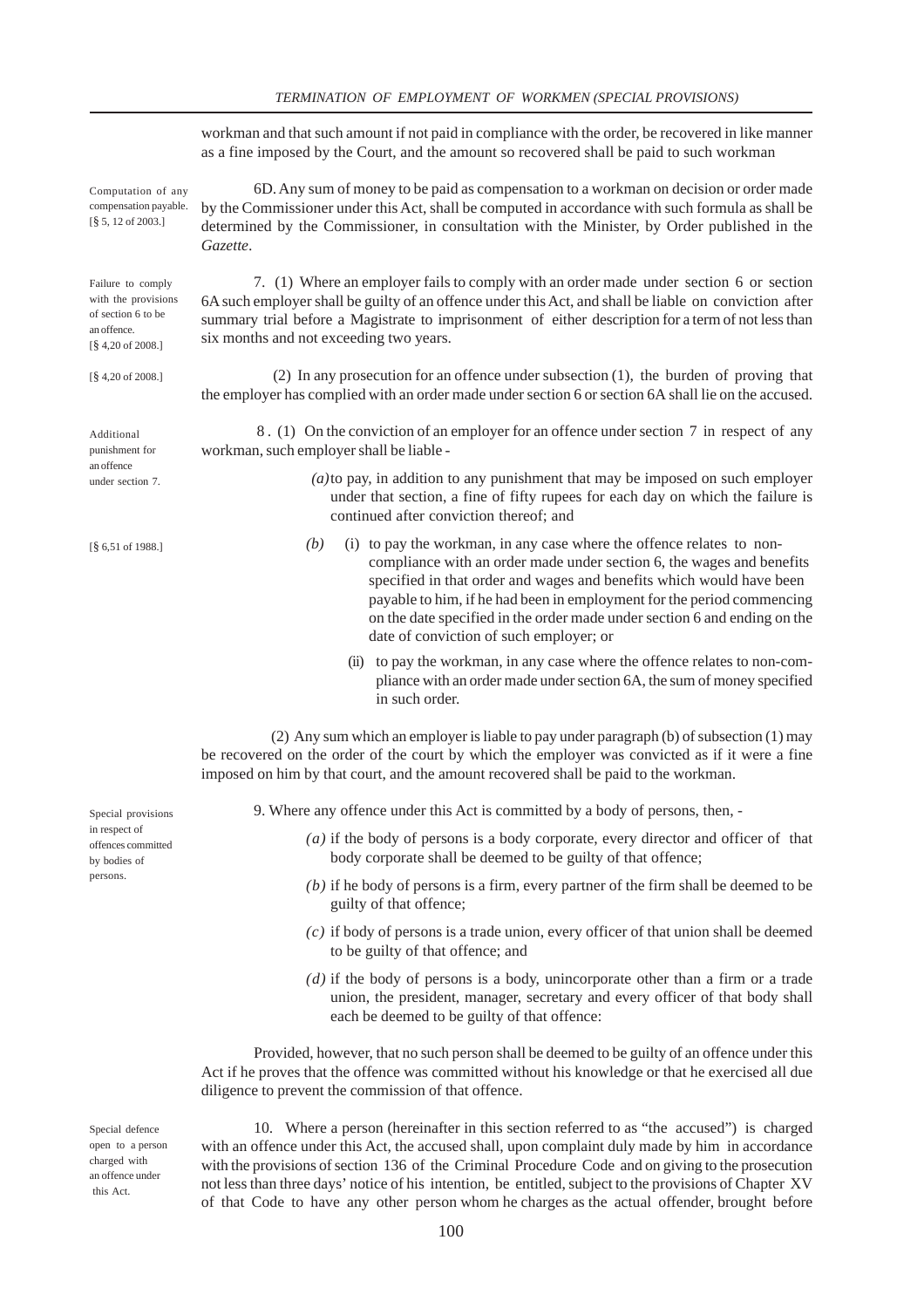the court; and if, after the commission of the offence has been proved, the accused proves to the satisfaction of the court, that he has used due diligence to enforce the provisions of this Act and that such other person has committed the offence without his knowledge, consent or connivance, such other person shall be convicted of the offence and the accused shall be acquitted of the offence.

11. (1) The Commissioner shall be in charge of the general administration of this Act.

 (2) The Commissioner may delegate to any officer of the Labour Department any power, function or duty conferred or imposed on him under this Act.

- 12. (1) The Commissioner shall have power
	- *(a)* to enter and inspect at all reasonable hours of the day or night any place in which workmen are employed in scheduled employments for the purpose of examining any register or record of wages, or of ascertaining whether the provisions of this Act are being complied with; or
	- *(b)* where any such record or register is not available for examination when he is inspecting such place, to require the production of such register or record on a specified later date for examination at such place or at the office of the Commissioner; or
	- *(c)* to take copies of the whole or any part of any such register or record;
	- *(d)* to interrogate any person whom he finds in such place and whom the Commissioner has reasonable cause to believe is an employer or a workman engaged or employed in any scheduled employment carried on in such place, or is an employer or a workman in the establishment or institution in such place; or
	- *(e)* to hold such inquiries as he may consider necessary for the purposes of this Act.

 (2) The Commissioner shall, for the purposes of any inquiry under this Act, have all the powers of a District Court -

- *(a)* to summon and compel the attendance of witnesses;
- *(b)* to compel the production of documents; and
- *(c)* to administer any oath or affirmation to witnesses.

13. (1) The Commissioner may direct any employer to furnish to him before a date specified in the direction -

- *(a)* a return relating to all his employees or any class or description of such employees as may be so specified and containing such particulars as the Commissioner may require for the purposes of this Act; or
- *(b)* such information or explanations as the Commissioner may require in respect of any particulars stated in any return furnished by such employer; or
- *(c)* a true copy of the whole or any part of any register or record maintained by such employer.

 (2) A direction under subsection (1) may be given to any employer by notice in writing served on him.

General offences under this Act.

Powers of Commissioner to call for returns, &c.

14. Every person who -

 *(a)*fails to furnish the means required by the Commissioner as necessary for any entry or inspection under this Act, or the exercise of his powers under section 12; or

of this Act vested in the Commissioner.

Administration

Powers of inspection  $& c$  of the Comissioner.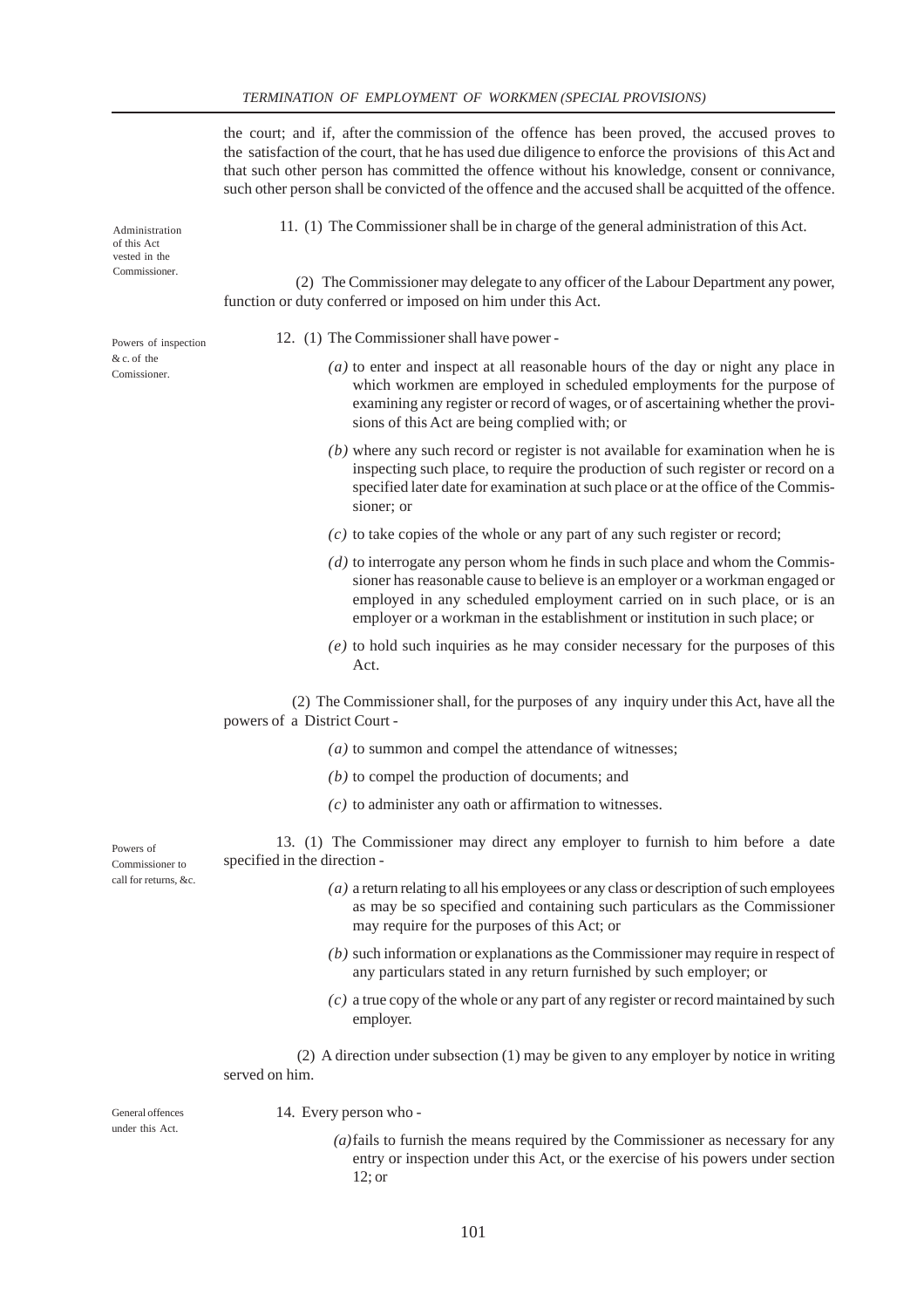- *(b)* hinders or molests the Commissioner in the exercise of the powers conferred by section 12; or
- *(c)* refuses to produce any register or record of wages, or give any information which the Commissioner requires him to produce or give under the powers conferred by section 12; or
- *(d)* makes or causes to be made any register or record of wages which is false in any material particular, or produces or causes or knowingly allows to be produced any such register or record to the Commissioner acting under the powers conferred by section 12, knowing the same to be false; or
- *(e)* furnishes any information to the Commissioner acting under the powers conferred by section 12, knowing the same to be false; or
- *(f)* (i) fails without cause, which in the opinion of the Commissioner is reason able, to appear before the Commissioner at the time and place mentioned in any summons issued under subsection (2) of section 12 of this Act; or
	- (ii) refuses or fails without cause, which in the opinion of the Commissioner is reasonable, to produce and show to the Commissioner any document or other thing which is in his possession or power and which is in the opinion of the Commissioner necessary for arriving at the truth of the matters being inquired into by the Commissioner; or
	- (iii) refuses to be affirmed or sworn as a witness before the Commissioner; or
- *(g)* makes default in complying with any direction given by the Commissioner under section 13, or who, when called upon to furnish a return under the said section 13, knowingly makes or furnishes, or causes to be made or furnished, a false return or a return containing any false statement,

shall be guilty of an offence and shall be liable on conviction thereof after summary trial before a Magistrate to a fine not exceeding one thousand rupees or to imprisonment of either description for a term not exceeding six months, or to both such fine and imprisonment.

15. All offences under this Act shall be triable summarily before a Magistrate.

Offences under this Act to be triable summarily before a Magistrate.

Conduct of proceedings of inquiries held by Commissioner for the purposes of this Act.

Appearance before the Commissioner. [§ 7,Law 4 or 1976.]

Offence of contempt against or in disrespect of the Commissioner. [§ 7,Law 4 of 1976.]

**\***17. The proceedings at any inquiry held by the Commissioner for the purposes of this Act may be conducted by the Commissioner in any manner, not inconsistent with the principles of natural justice, which to the Commissioner may seem best adapted to elicit proof or information concerning matters that arise at such inquiry.

17A. In any proceedings at any inquiry held by the Commissioner, the employer or the workman may be represented by an officer of a trade union of which such employer or workman is a member.

17B. (1) Where any person -

- *(a)* insults or intimidates the Commissioner during the progress of any inquiry conducted by such Commissioner;
- *(b)* interferes with the lawful process of such Commissioner,

[§ 5, Law 4 of 1976.]

Section 16 is repealed by Law, No.4 of 1976.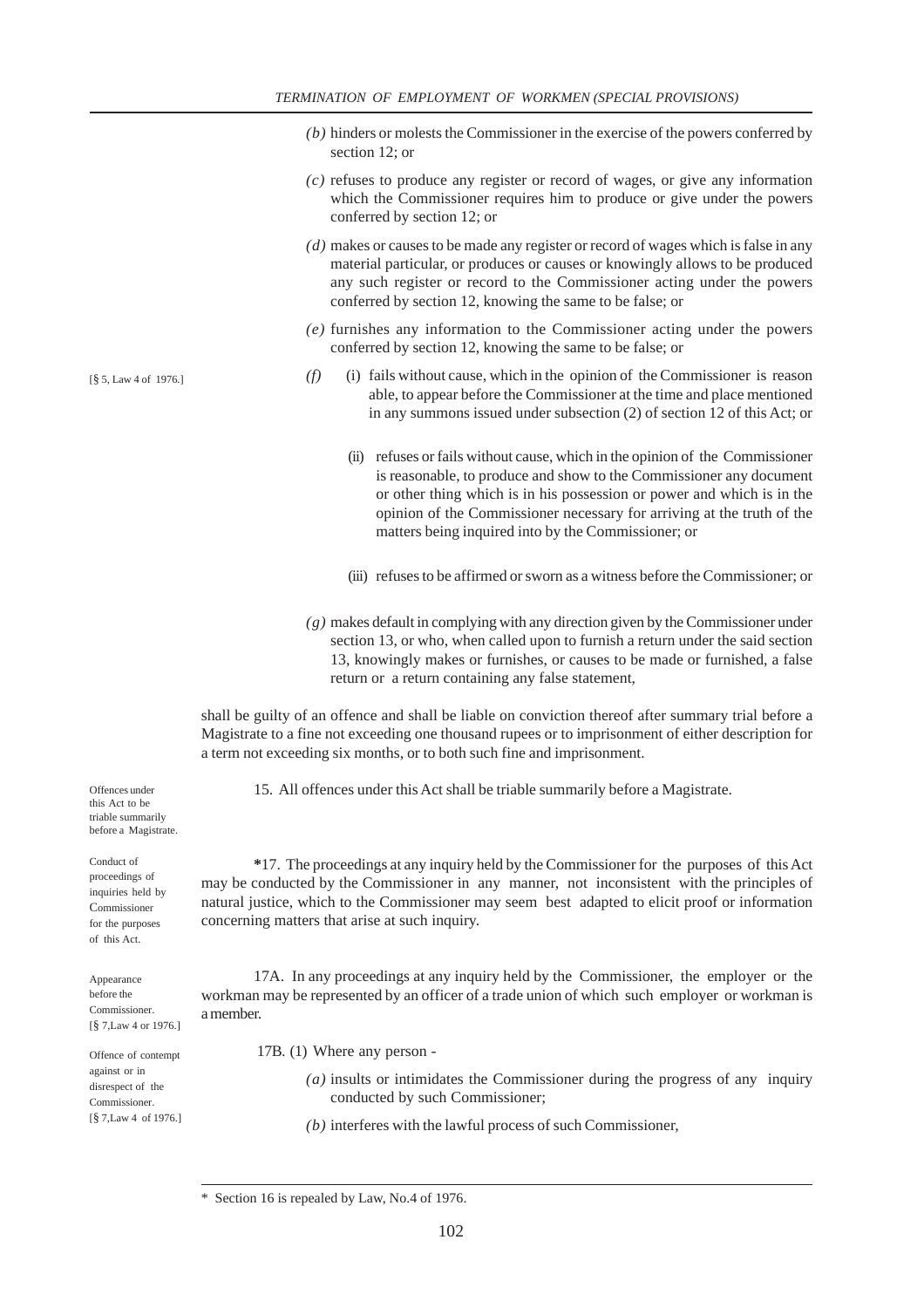such person shall be deemed to commit the offence of contempt against or in disrespect of the authority of such Commissioner.

 (2) Every offence of contempt committed against or in disrespect of the authority of such Commissioner shall be punishable by the Court of Appeal under Article 105 (3) of the Constitution.

 (3) Every complaint of contempt committed against or in disrespect of the authority of such Commissioner shall be communicated to the Court of Appeal by letter signed by such Commissioner.

 (4) The Court Appeal may, upon receiving a communication referred to in subsection (3), take cognizance of and try in a summary manner such offence of contempt committed against or in disrespect of the authority of such Commissioner.

 (5) In any proceedings against any person for the offence of contempt committed against or in disrespect of the authority of such Commissioner, such Commissioner shall not be liable to be summoned as a witness by the first mentioned person but the Court of Appeal may, if it considers it necessary to do so, examine such Commissioner.

Service of Notice.

18. Any notice which is required by this Act to be served on, or given to, any person shall, if it is not served on, or given personally to, such person, be deemed to have been duly served or given -

- *(a)* if it is left at the usual or last known place of abode or business of such person; or
- *(b)* if it is sent to him by post in a registered letter addressed to the usual or last known place of abode or of business of such person.

Interpretation. [§ 8, Law 4 of 1976.]

.

19. In this Act, unless the context otherwise requires,-

"collective agreement" has the same meaning as in the Industrial Disputes Act;

- "Commissioner" means the person for the time being holding the office of the Commissioner of Labour;
- "co-operative society" means a co-operative society registered as such under the Cooperative Societies Law;
- "employer" means any person who employs, or on whose behalf any other person employs, any workman and includes a body of employers (whether such body is a firm, company, corporation, trade union or other body unincoporate), and any person who on behalf of any other person employs any workman, but does not include any such other person or such body to whom, by virtue of the operation of the provisions of subsection (1) of section 3, the provisions of this Act, other than section 3, do not apply;

"local authority" includes any Municipal Council, Urban Council,**†** Town Council or **†** Village Council;

"Local Government Service Commission" means the Local Government Service Commission established under the Local Government Service Act, No.18 of 1969.

"public corporation" means any corporation, board or other body which was or is established by or under any written law, other than the Companies Ordinance,**\*** with capital wholly or partly provided by the Government by way of grant, loan or other form; [§ 8, Law 4 of 1976.]

> **†** See Pradeshiya Sebhas Act, No. 15 of 1987 which repealed and replaced both the Town Councils Ordinance and the Village Councils Ordinance.

<sup>\*</sup> Repealed by Companies Act, No.17 of 1982. Act, No. 17 of 1982 repealed by Act, No. 7 of 2007.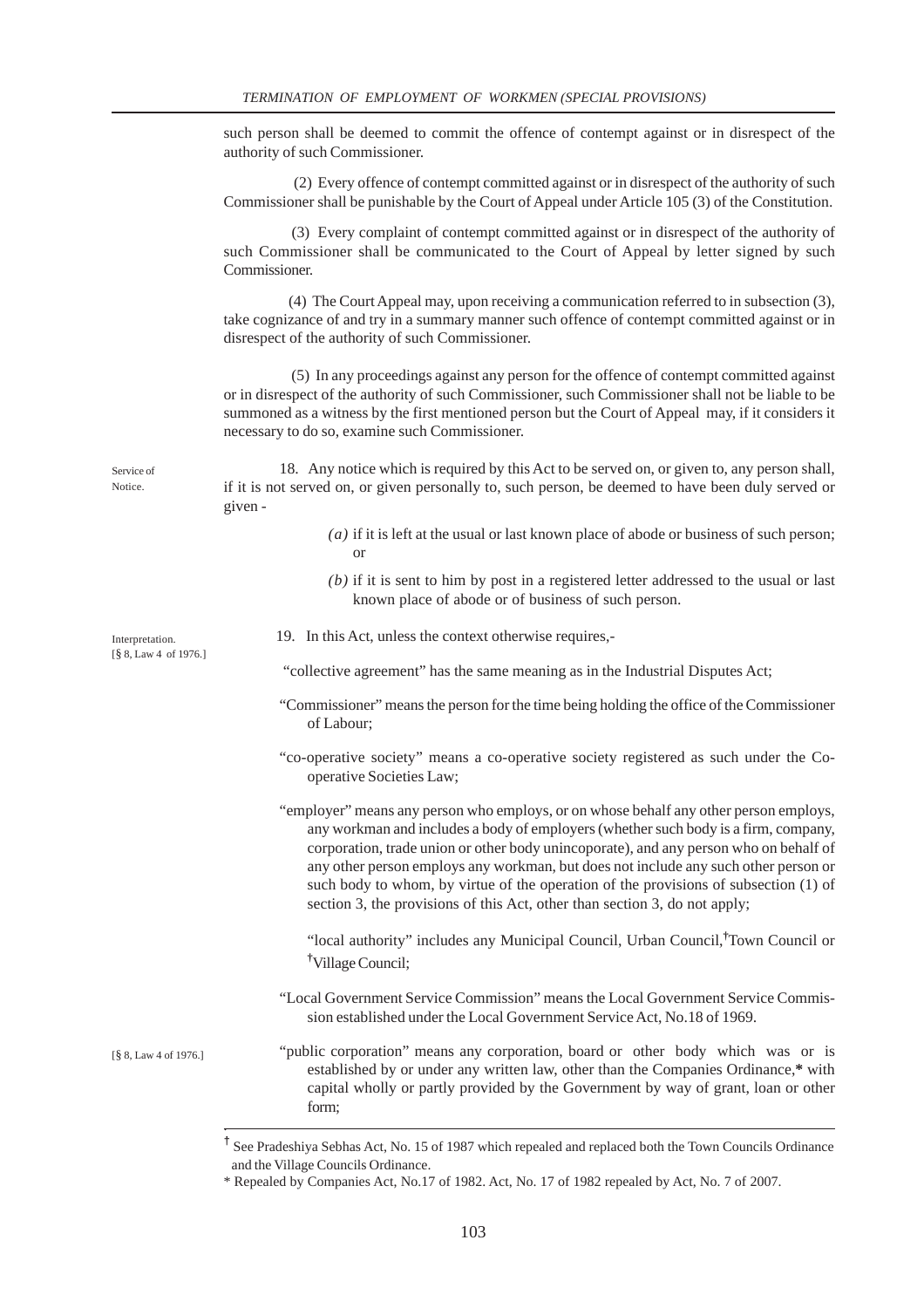## *TERMINATION OF EMPLOYMENT OF WORKMEN (SPECIAL PROVISIONS)*

| $\lceil \frac{8}{3} 9$ , Law 4 of 1976.]                                                         | "scheduled employment" means employment in -                                                                                                                                                                                                                                                                                      |  |  |
|--------------------------------------------------------------------------------------------------|-----------------------------------------------------------------------------------------------------------------------------------------------------------------------------------------------------------------------------------------------------------------------------------------------------------------------------------|--|--|
| $\lceil \frac{8}{3} \rceil$ 8, Law 4 of 1976.]<br>$\lceil \frac{8}{3} \rceil$ 8, Law 4 of 1976.] | $(a)$ any trade, in respect of which a notification has been published in the Gazette<br>under subsection (2) of section 6 of the Wages Boards Ordinance of an order<br>made under subsection (1) of that section and shall include the work of any<br>worker referred to therein but excluded from the provisions of such order; |  |  |
|                                                                                                  | (b) every shop and every office within the meaning of the Shop and Office Employees<br>(Regulation of Employment and Remuneration) Act; or                                                                                                                                                                                        |  |  |
|                                                                                                  | $(c)$ every factory within the meaning of the Factories Ordinance;                                                                                                                                                                                                                                                                |  |  |
|                                                                                                  | "trade union" means any trade union (whether of employer or of workman)<br>registered under the Trade Unions Ordinance;                                                                                                                                                                                                           |  |  |
|                                                                                                  | "worker" has the same meaning as in the Wages Boards Ordinance;                                                                                                                                                                                                                                                                   |  |  |
|                                                                                                  | "workman" has the same meaning as in the Industrial Dispute Act, but does not<br>include a workman to whom, by virtue of the operation of the provisions of<br>subsection (1) of section 3, the provisions of this Act, other than section 3, do<br>not apply.                                                                    |  |  |
| The provistions<br>of this Act<br>to prevail over<br>other written law.                          | 20. In the event of any conflict or inconsistency between the provisions of this Act and the<br>provisions of any other written law, the provisions of this Act shall prevail over the provisions of<br>such other written law.                                                                                                   |  |  |
| Date of<br>operation of Act.                                                                     | 21. The provisions of this Act shall be deemed to have come into operation on May 21,<br>1971.                                                                                                                                                                                                                                    |  |  |